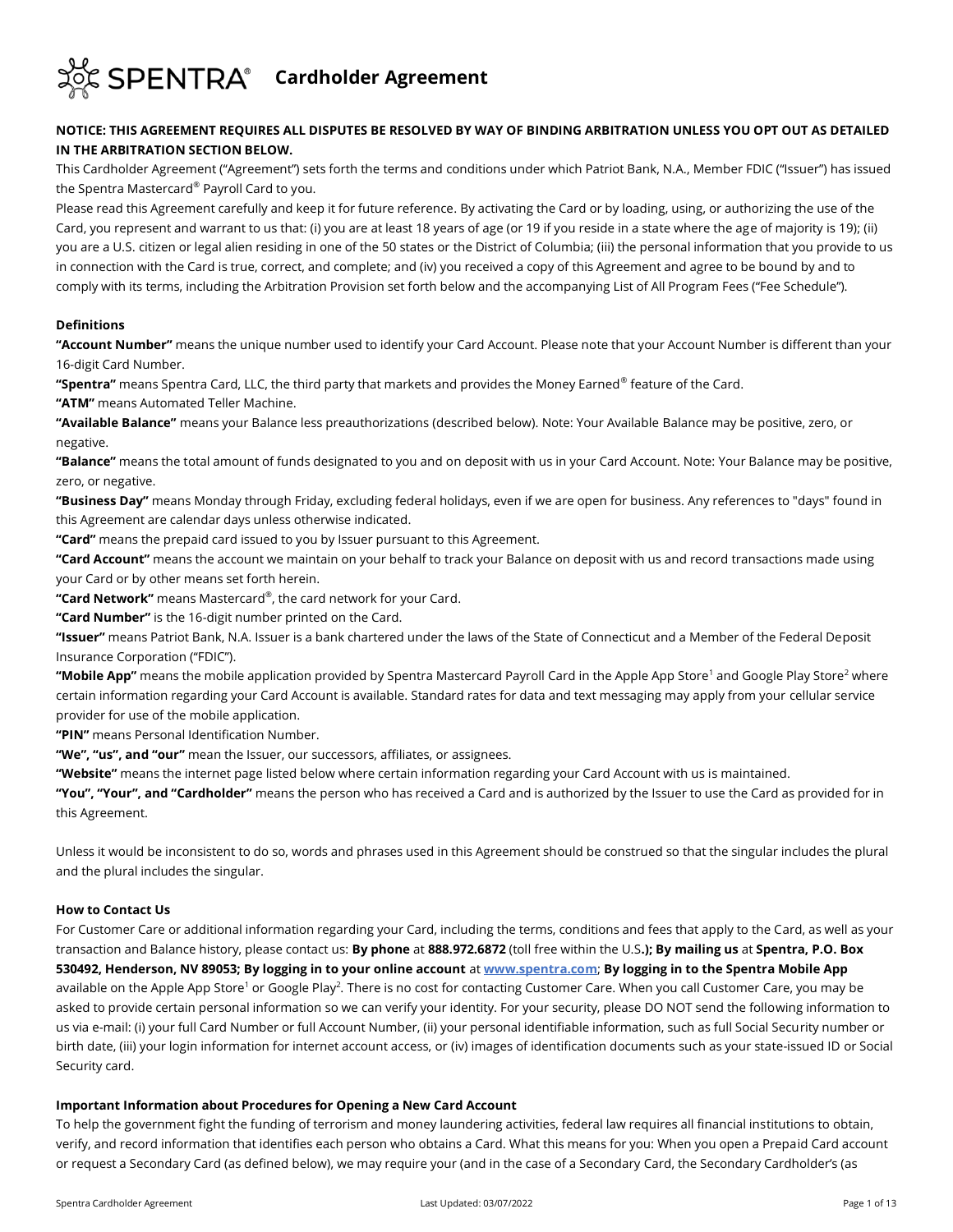defined below) name, address, date of birth, Social Security number, tax identification number, and other information that will allow us to identify you (and in the case of a Secondary Card, the Secondary Cardholder). We may also ask to see your (and in the case of a Secondary Card, the Secondary Cardholder's) driver's license or other identifying documents. If we are unable to verify your identity, we may, at our sole discretion: (i) permit you to activate and use your Card to spend down any Available Balance on your Card, (ii) issue you a refund check for any Available Balance on your Card, or (iii) require further investigation. You will not be able to reload your Card and may not be able obtain cash or use your Card internationally until we are able to verify your identity.

## **About the Card**

The Card is a prepaid card. The Card is not a credit card. The Card is not a gift card, nor is it intended to be used for gifting purposes. The Card is not a checking or savings account. You will not receive any interest on your funds in your Card Account. There is no credit line associated with your Card. The funds in your Card Account will be insured to the maximum coverage limit provided by the FDIC, through the Issuer, once we have been able to verify your identity. The Card is and will at all times remain the property of the Issuer and must be surrendered upon demand. The Card is nontransferable, may not be resold, and may be canceled, repossessed, or revoked at any time without prior notice subject to applicable law. You agree to sign the back of each Card immediately upon receipt. You agree to only use the Card for personal, family, or household purposes. We may refuse to process any transaction that we believe may violate the terms of this Agreement or applicable law. All dollar amounts stated herein are in U.S. Dollars ("USD") unless expressly stated otherwise. The Card may not be offered in all states. Refer to the table below for a current list of states where the Card is not offered. If you are located in or move to a state where we do not offer the Card, we may close your Card Account and return any Balance to you as permitted by applicable law.

#### New York

States are subject to change. If you move to a state where the Card is no longer offered, your card may be closed and any remaining balance will be returned to you.

#### **Fees**

All fee amounts will be withdrawn from your Card Account, except where prohibited by law.

**NOTE: Fees assessed to your Card Account Balance may bring your Card Account Balance negative. Any time your Card Account Balance is less than the fee amount being assessed on your Card Account or your Card Account Balance is already negative, the assessment of the fee will result in a negative Balance on your Card Account or increase the negative Balance on your Card Account, as applicable. If that occurs, any subsequent deposits or loads into your Card Account will first be applied to the negative Balance.**

The fees that apply to your Card Account are listed on the accompanying Fee Schedule and are also available on our Website (see section above entitled "How to Contact Us").

#### **Activating Your Card**

You must activate your Card before it can be used. You may activate your Card by calling **877.937.7360** or via the Mobile App (see section above entitled "How to Contact Us"). Your Card may not be immediately available for use after activation if we have not verified your identity or you have not loaded any funds.

#### **Secondary Card**

We may issue a secondary Prepaid Card ("Secondary Card") up to three additional persons that are members of the Primary Cardholder's family or household at the written request of the Primary Cardholder (each "Secondary Cardholder"). Each such Secondary Cardholder will have full access to any funds the Primary Cardholder transfers to such Secondary Cardholder Secondary Prepaid Card.

The following terms will apply if one or more Secondary Cards are issued:

- **Secondary Card Issuance.** We will make any inquiries of the prospective Secondary Cardholder that we consider appropriate to help determine whether we should issue a Secondary Card. This may include, but is not limited to, verification of identity. Secondary Cards may only be issued to persons in the United States with a valid Social Security number or tax identification number.
- **Secondary Card Use.** The Primary Cardholder must activate a Secondary Card. After activation, a Secondary Card may be used by a Secondary Cardholder to make purchases or withdrawals subject to the available balance on the Secondary Cardholder's Prepaid Card.
- **Access to Cardholder Transactional Data.** Each Primary Cardholder will have full access to the transactional information associated with the Primary Cardholder's and all Secondary Cardholders' Prepaid Cards. Secondary Cardholders will not have access to the Customer Care call center or **[www.spentra.com](http://www.spentra.com/)** or the services provided thereunder. The Primary Cardholder can call or access the services online on behalf of the Secondary Cardholder.
- **Full Access to Funds.** Each Primary Cardholder and Secondary Cardholder will have access to any available funds on the Secondary Cardholder's Prepaid Card. The Primary Cardholder's access to use the available balance on the Secondary Cardholder's Prepaid Card is limited to transferring funds to and from such Prepaid Card.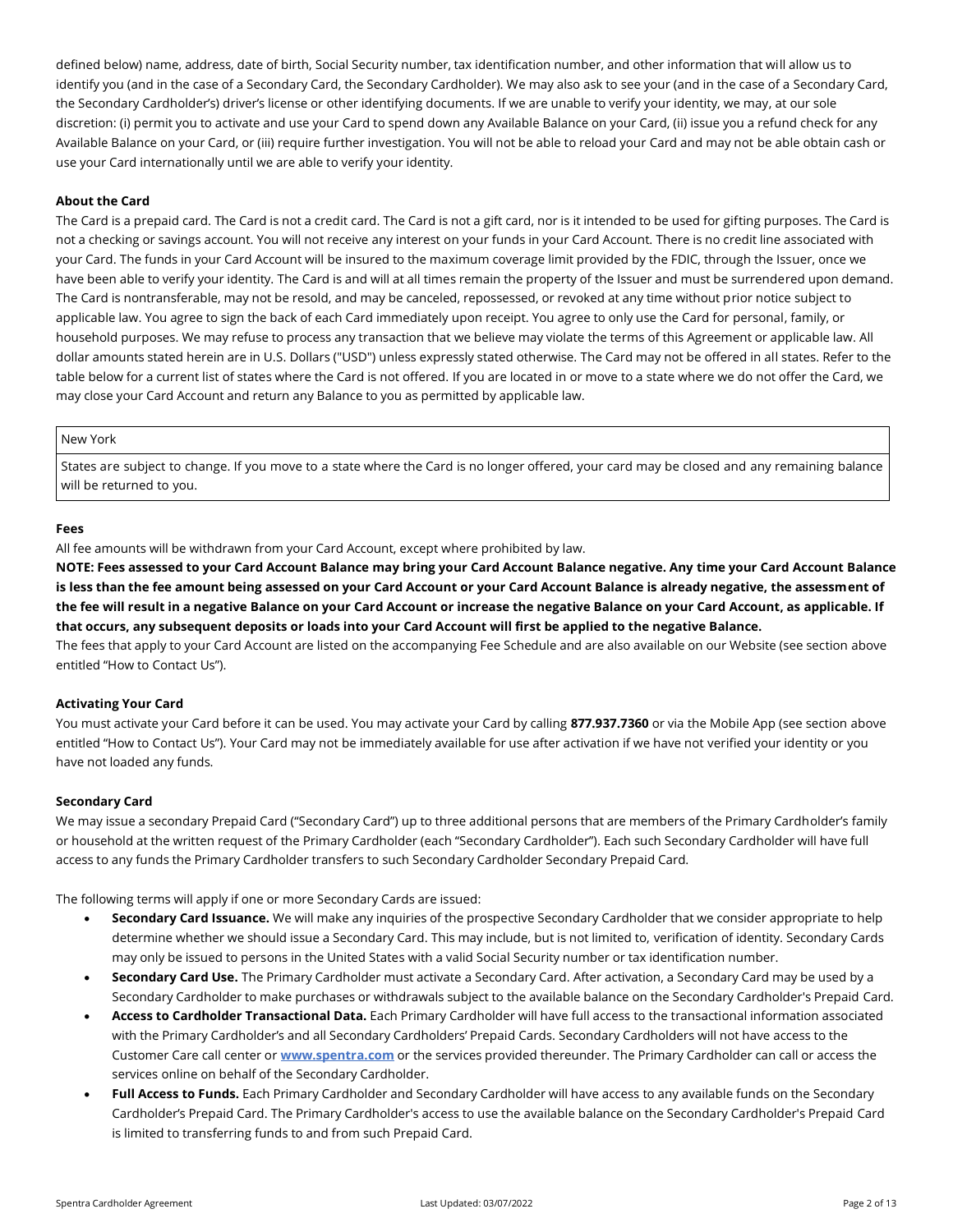- **Communications.** All communications to be sent or given in accordance with this Agreement will be communicated to the Primary Cardholder only. The Primary Cardholder is responsible for sharing all communications from us with the Secondary Cardholders. All communications sent or given to the Primary Cardholder are deemed to be given to both the Primary Cardholder and the Secondary Cardholders.
- **Bound by all Instructions.** The Primary Cardholder and any Secondary Cardholders each agree to be bound by all instructions and requests made or purported to be made by any of them.
- **Cancellation by Primary Cardholder.** A Secondary Cardholder's Prepaid Card may be terminated at the request of the Primary Cardholder at any time, provided that we are given a reasonable opportunity to act on such request and any available balance on the Secondary Cardholder's Prepaid Card will be transferred to the Primary Cardholder's account without notice to any impacted Secondary Cardholder. The cancellation or termination of the Primary Card account will automatically result in termination of the Secondary Cardholder Prepaid Card and any available balance on such Prepaid Card will be sent or otherwise provided only to the Primary Cardholder.
- **Responsibility for Secondary Cardholder Transactions.** The Primary Cardholder shall be responsible for the Prepaid Card usage, including any fees and charges, by any Secondary Cardholder or any person authorized by any Secondary Cardholder. If the Secondary Card is used in a manner which violates this Agreement, both the Primary and Secondary Cards may be cancelled.
- **Liabilities not affected by Disputes of Cardholders.** All obligations of the Primary Cardholder and Secondary Cardholders under this Agreement to us shall not be affected by any dispute or counterclaim or right of set-off which the Primary or Secondary Cardholders may have against each other.

# **Using Your Card**

# **Card Account Access**

Subject to the limitations set forth in this Agreement and the accompanying Fee Schedule, you may use your Card, Card Number, or Account Number, as applicable, to (1) add funds to your Card Account (as described in the Section below entitled "Adding Funds ("Loading") to Your Card Account"), (2) transfer funds between Card Accounts, (3) purchase goods or services wherever your Card is accepted, (4) transfer funds from your Card Account to your bank account, and (5) withdraw cash from your Card Account wherever the Card Network's brandmarks are displayed (as described in the Section below entitled "Using Your Card to Get Cash"), as long as you do not exceed the value available in your Card Account. There may be fees associated with some of these transactions. For fee information, see the Fee Schedule attached to this Agreement. Some of these services may not be available at all terminals.

You may not use your Card for any illegal online gambling or any illegal transaction. You may not use your Card Number or the Issuer's routing number and your assigned Account Number in connection with the creation and/or negotiation of any financial instruments, such as checks, which we have not authorized.

You acknowledge and agree that the value available in your Card Account for use or withdrawal is limited to the funds loaded to your Card Account minus any pending loads or pending authorizations, minus funds spent or withdrawn from the Card Account, and minus any and all applicable fees. If your Available Balance is insufficient to cover any transaction amount or any transaction fee(s) assessed or both, the transaction may be declined. If you use your Card Number without presenting your Card (such as for a mail order, telephone, or internet purchase), the legal effect will be the same as if you used the Card itself.

You cannot use your Card at an automated fuel dispenser ("pay at the pump"); you should pay for your fuel purchase inside with the cashier. If you use your Card at a restaurant, a hotel, for a car rental purchase, or for similar purchases, the merchant may preauthorize the Transaction amount for the purchase amount plus up to 20% more to ensure there are sufficient funds available to cover tips or incidental expenses incurred. If your total bill plus the 20% hold exceeds the amount available on your Account your Transaction may be declined. Any preauthorized amount will result in the placement of a "hold" on your available funds until the merchant sends us the final payment amount of your purchase. Once the final payment amount is received, the preauthorized amount on hold will be removed. If we do not receive the final payment amount, the preauthorized amount on hold will remain in place for four (4) days. During a hold period, you will not have access to the preauthorized amount. If you cancel a Transaction after the merchant obtains an authorization, there may be a temporary hold on your money for 7 days or longer.

All transactions relating to car rentals may result in a hold for that amount of funds for up to 60 days.

# **Limitations on Frequency and Dollar Amounts of Transactions**

We impose certain limitations on the number or dollar amount of transactions you can make with your Card. For security reasons, we may further limit the number or dollar amount of transactions you can make with your Card. We may also limit transactions made with certain types of merchants, including but not limited to merchants engaged in illegal activities, online or off-shore gaming, or dating/escort services. We may increase or decrease these limits from time to time in our sole discretion and without prior notice to you, to the extent permitted by applicable law.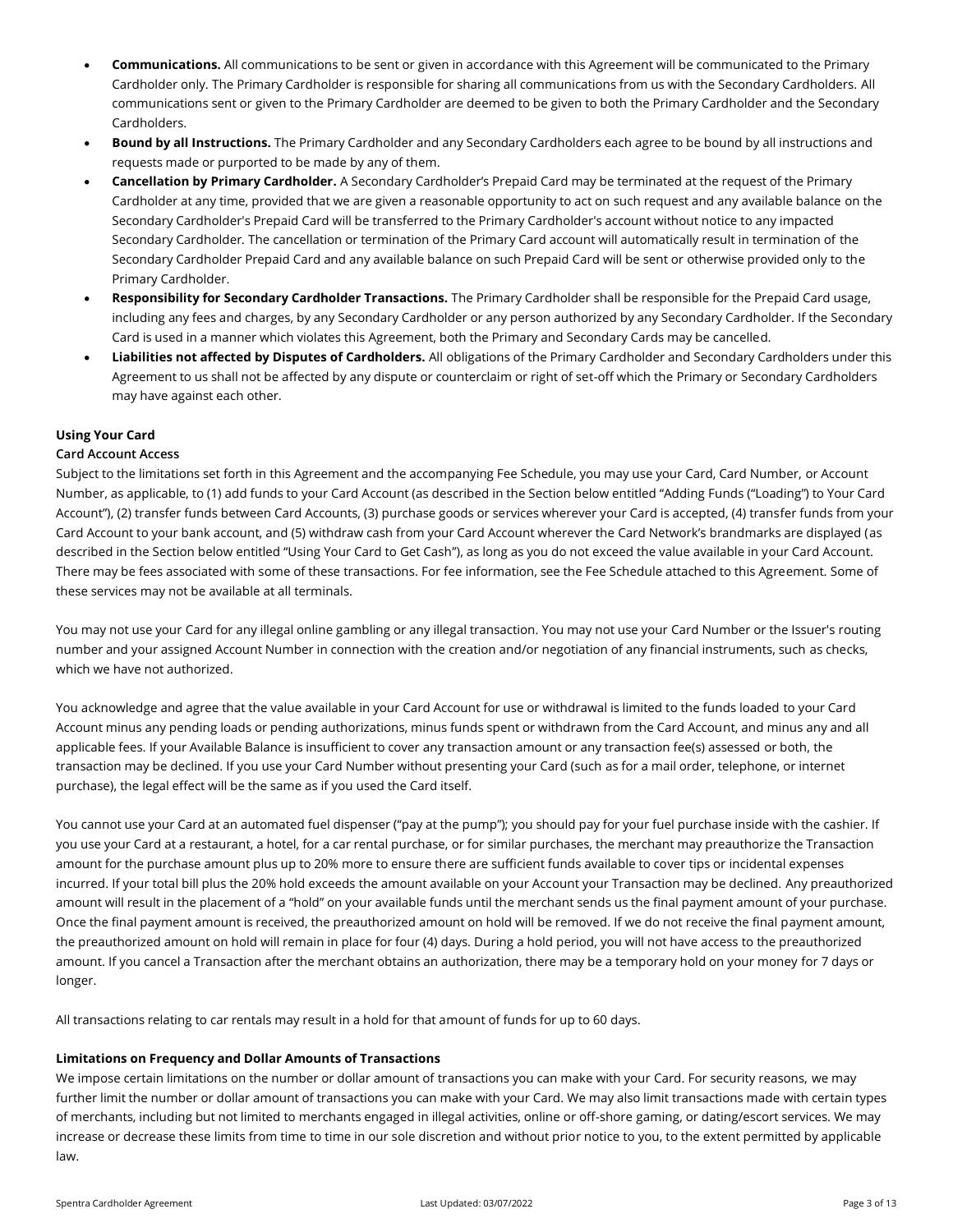| <b>Card Activity Limits</b>                                                                       | Maximum                |
|---------------------------------------------------------------------------------------------------|------------------------|
| Cash Withdrawals (ATM) - Daily **                                                                 | May not exceed \$950   |
| Purchases - Daily                                                                                 | May not exceed \$2,500 |
| Bank Teller Withdrawal - Daily **                                                                 | May not exceed \$2,500 |
| Card to Card - Daily                                                                              | May not exceed \$300   |
| **The bank or ATM where the withdrawal takes place may also place certain limits on a withdrawal. |                        |

## **Money Earned**®

## \$1.00 per transaction, up to \$100.00 taken

Up to 50% of your Net Wages at time of Request may be loaded to your Card Account via Money Earned feature in the Mobile App. When you choose to load funds using this method, Spentra will verify your available net earned wages at time of request with your employer's time and attendance provider. If you have sufficient earned wages available, Spentra will load the amount, as designated by you, to your Card Account. Your next scheduled paycheck will include only the remaining wages you earned per your employer's standard payroll process. This information is accurate as of 01/18/2022.

| Maximum cumulative amount for all loads in any 24-hour period                                                                                                                                                                                                                                                                                                                                                                   | May not exceed \$25,000 |  |
|---------------------------------------------------------------------------------------------------------------------------------------------------------------------------------------------------------------------------------------------------------------------------------------------------------------------------------------------------------------------------------------------------------------------------------|-------------------------|--|
| Maximum balance of Card Account at any time ("Maximum<br>Balance")                                                                                                                                                                                                                                                                                                                                                              | May not exceed \$25,000 |  |
| *We may increase or decrease these limits or add additional limits from time to time in our sole discretion. We reserve the right to accept or<br>reject any request to reload value to the Card if we reasonably suspect the Card is being used for prohibited purposes. The Card may only<br>be reloaded where the reloads are in the Cardholder's name. We will provide advance notice of such changes when required by Law. |                         |  |

# **Adding Funds ("Loading") to Your Card Account**

Adding funds is referred to as "loading." You may load funds to your Card Account any time after your identity has been verified, subject to the limitations in this Agreement and the accompanying Fee Schedule. Merchants and banks may have additional limitations. We may assess a fee for one or more of the load options described below. See the accompanying Fee Schedule for more details. There may also be a fee from the originating bank or a third party involved in the load process.

Funds may be loaded to your Card Account through one or more of the following means marked "Yes" in the left column.

| Available<br>with Card? | <b>Load Options</b>                                                                                                                                                                                                                                                                                                                                                                                                                                                                                                                                                                                                                                                                                                                                                                                                                                                                                                                                                                                          |
|-------------------------|--------------------------------------------------------------------------------------------------------------------------------------------------------------------------------------------------------------------------------------------------------------------------------------------------------------------------------------------------------------------------------------------------------------------------------------------------------------------------------------------------------------------------------------------------------------------------------------------------------------------------------------------------------------------------------------------------------------------------------------------------------------------------------------------------------------------------------------------------------------------------------------------------------------------------------------------------------------------------------------------------------------|
| Yes <sup>1</sup>        | Cash Loads: You may add funds to your Card Account by presenting cash and the Card at participating Green Dot reload<br>network locations (see www.greendot.com for participating merchant locations). Cash load services and products are<br>provided by third parties. Even though we may allow use of load services to add money to your Card Account, we do not<br>provide these services and are not responsible for any service issues that arise with them, except as otherwise stated in<br>this Agreement. Use of a load service is subject to the terms and conditions established by the provider of such load<br>service. The third parties providing such load service may charge a load fee.                                                                                                                                                                                                                                                                                                   |
| <b>Yes</b>              | Money Earned <sup>®</sup> Feature: Funds may be loaded to your Card Account via Money Earned feature in the Mobile App. When<br>you choose to load funds using this method, Spentra will verify your available earned wages at time of request with your<br>employer's time and attendance provider. If you have sufficient earned wages available, Spentra will load the amount, as<br>designated by you, to your Card Account. Your next scheduled paycheck will include only the remaining wages you earned<br>per your employer's standard payroll process.                                                                                                                                                                                                                                                                                                                                                                                                                                              |
| Yes                     | Direct Deposit: Funds may be loaded to your Card Account (including all or part of your paycheck) or any federal or state<br>government benefit or payment (e.g. federal tax refunds or Social Security payments) by use of the Automated Clearing<br>House (ACH), commonly referred to as "direct deposit." To arrange for direct deposit, you will need to provide your<br>employer or relevant government payer our banking routing number and your Account Number which can be found at<br>www.spentra.com. A direct deposit form is available by contacting us (see the section above entitled "How to Contact Us").<br>Your employer or benefits provider may also have a form you can use. You may obtain your Account Number by<br>contacting us by phone or logging in to the Mobile App (see the section above entitled "How to Contact Us"). The 16-digit<br>Card Number embossed or printed on your Card should not be used for initiating direct deposits or your deposits will be<br>rejected. |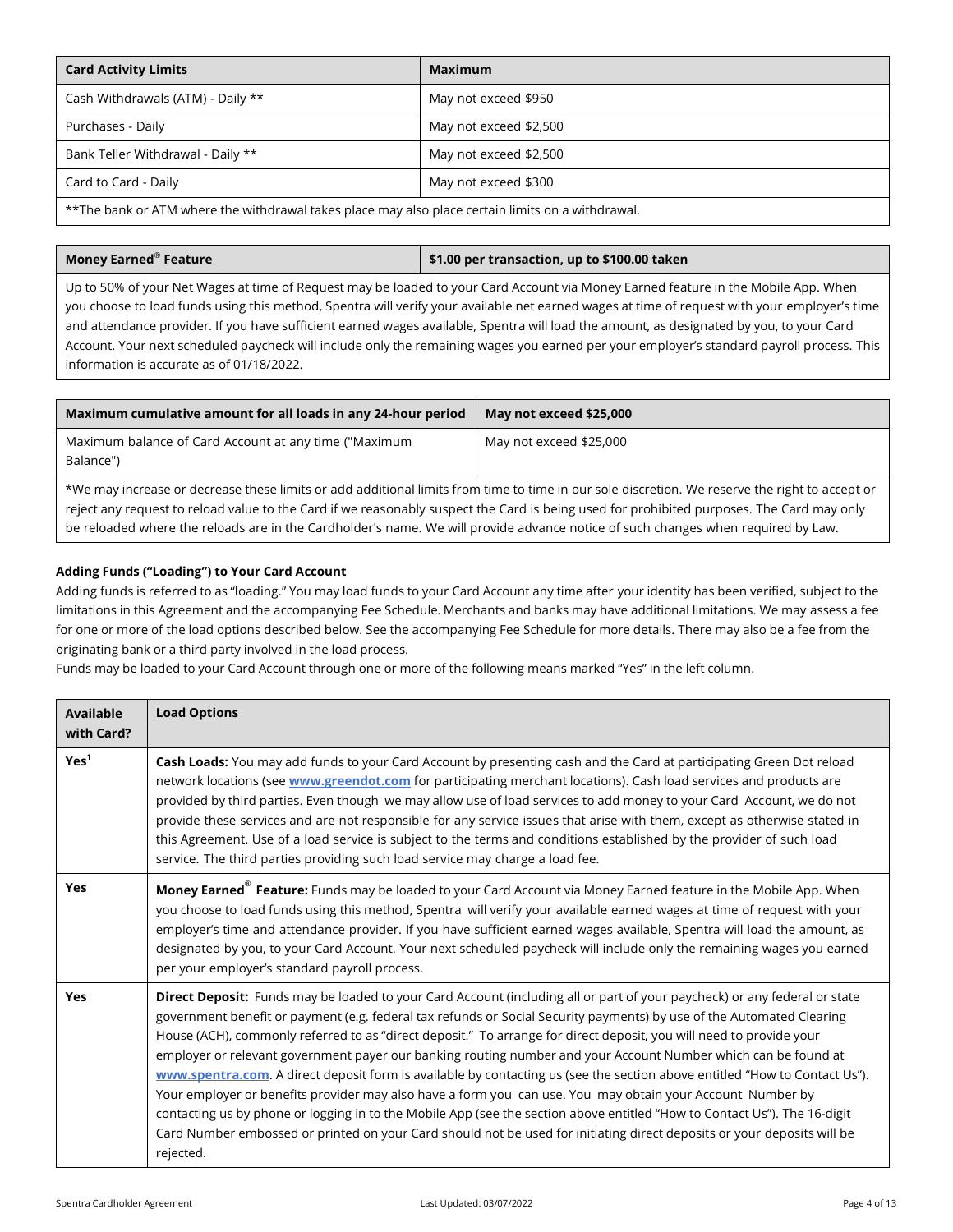|           | If you have arranged to have direct deposits made to your Card Account at least once every sixty (60) days from the<br>same person or company, the person or company making the deposit may tell you every time they send us the money.<br>You may also call us to find out whether or not your direct deposit load has been received (see the section above entitled<br>"How to Contact Us"). You agree that only direct deposits in your name or the name of someone for whom you have the<br>legal authority to accept funds will be loaded to the Card. All other direct deposits in the name of anyone else may be<br>declined and returned. If we discover that a direct deposit in the name of someone else was successfully loaded to your<br>Card, we may deduct the amount of the deposit and return it. You should check with the payer to determine the effective<br>date for any direct deposit they send to your Card Account. |
|-----------|----------------------------------------------------------------------------------------------------------------------------------------------------------------------------------------------------------------------------------------------------------------------------------------------------------------------------------------------------------------------------------------------------------------------------------------------------------------------------------------------------------------------------------------------------------------------------------------------------------------------------------------------------------------------------------------------------------------------------------------------------------------------------------------------------------------------------------------------------------------------------------------------------------------------------------------------|
| Yes       | Loads From Another Bank Account: Funds may be loaded to your Card Account from an eligible checking or savings<br>account held at a U.S. financial institution by means of an Automated Clearing House ("ACH") transaction initiated by you<br>with the originating bank. You agree that only deposits in your name or the name of someone for whom you have the<br>legal authority to accept funds will be loaded to the Card. All other deposits in the name of anyone else may be declined<br>and returned. The originating bank may charge you a fee.                                                                                                                                                                                                                                                                                                                                                                                    |
| <b>No</b> | Loads From a Debit Card: Funds can be loaded to your Card Account from a valid debit card by visiting our Website. Such<br>debit card must be issued in your name by a U.S. financial institution or entity, as applicable. By requesting such a transfer,<br>you represent that you are the owner of such debit card account and, if there are additional owners, you are authorized by<br>them to withdraw or add funds and take all other actions required or permitted by this Agreement. When you provide us<br>with your debit card account information, we may verify your authority and/or access to the account you identify. We are<br>not responsible if conducting a transfer from a debit card to fund your Card Account results in an overdraft, over-limit,<br>non-sufficient funds, or any other fee(s) or charge(s) associated with such transaction that may be charged by the issuer of<br>your debit card.               |
| No        | Loads Through Other Third Parties. At our sole discretion, we may enable your Card to accept funds from sources other<br>than you for certain payments, stipends, or compensation. You must be the designated beneficiary of the payment and<br>cannot accept payments on behalf of another person.                                                                                                                                                                                                                                                                                                                                                                                                                                                                                                                                                                                                                                          |
|           | <sup>1</sup> You may have the ability to load funds to your Prepaid Card account through cash reload network systems, including retail<br>reload networks. There may be minimum and maximum requirements as to the amount of funds and maximum<br>requirements as to the number of times you may load funds to your Prepaid Card account through Alternative Loads. To the<br>extent these features are available for your Prepaid Card, we may make, and you consent to us making, any inquiries that we<br>consider appropriate to help determine the source of funds you load to your Prepaid Card. You may need to pass an<br>additional verification process in order to use any of these features. We may amend or change the terms of this Agreement<br>at any time.                                                                                                                                                                  |

For additional information about how to load funds to your Card Account, visit our Website (see the section above entitled "How to Contact Us"). All funds are subject to anti-fraud verification procedures that may delay access to the funds. You agree to present the Card and meet identification requirements to complete load transactions as may be required from time to time. We also reserve the right to reject any requests to load funds to your Card Account. All loads must be made in U.S. dollars. Presenting personal checks, cashier's checks, and money orders to the Issuer for Card loading are not acceptable forms of loading. All checks and money orders sent to the Issuer for Card loading will be returned unless the full amount may be applied towards a negative Balance, in which case the check or money order may or may not be loaded to the Card at the discretion of the Issuer. You cannot load funds to your Card Account at any ATMs.

#### **PIN**

You will be required to set a PIN when you activate your Card. Only one (1) PIN will be issued for each Card Account. Your PIN can be used to obtain cash (see section labeled "Using Your Card to Get Cash") or to make purchases everywhere your Card is accepted. You should not write or keep your PIN with your Card. Never share your PIN with anyone. When entering your PIN, be sure it cannot be observed by others and do not enter your PIN into any terminal that appears to be modified or suspicious. If you believe that anyone has gained unauthorized access to your PIN, you should advise us immediately by following the procedures described below in the section entitled "Your Responsibility and Liability for Unauthorized Transfers."

# **PIN and Non-PIN Transactions**

Merchants may limit the available options for the type of transaction you wish to conduct or may let you choose between a PIN ("Debit") transaction or a signature ("Credit") transaction at the point of sale. To initiate a signature transaction at the point of sale, select "Credit" and sign the receipt (if required by the merchant). To initiate a PIN transaction at the point of sale, select "Debit" and enter your PIN at the point-of-sale terminal. For mail order, telephone, internet, or other card-not-present purchases, merchants may choose to route a transaction as a PIN transaction without asking you to enter your PIN, which may subject you to PIN purchase fees. A merchant may also be permitted to route a transaction through as a PIN Debit without requiring you to enter your PIN even when your card is present. In each of these circumstances, we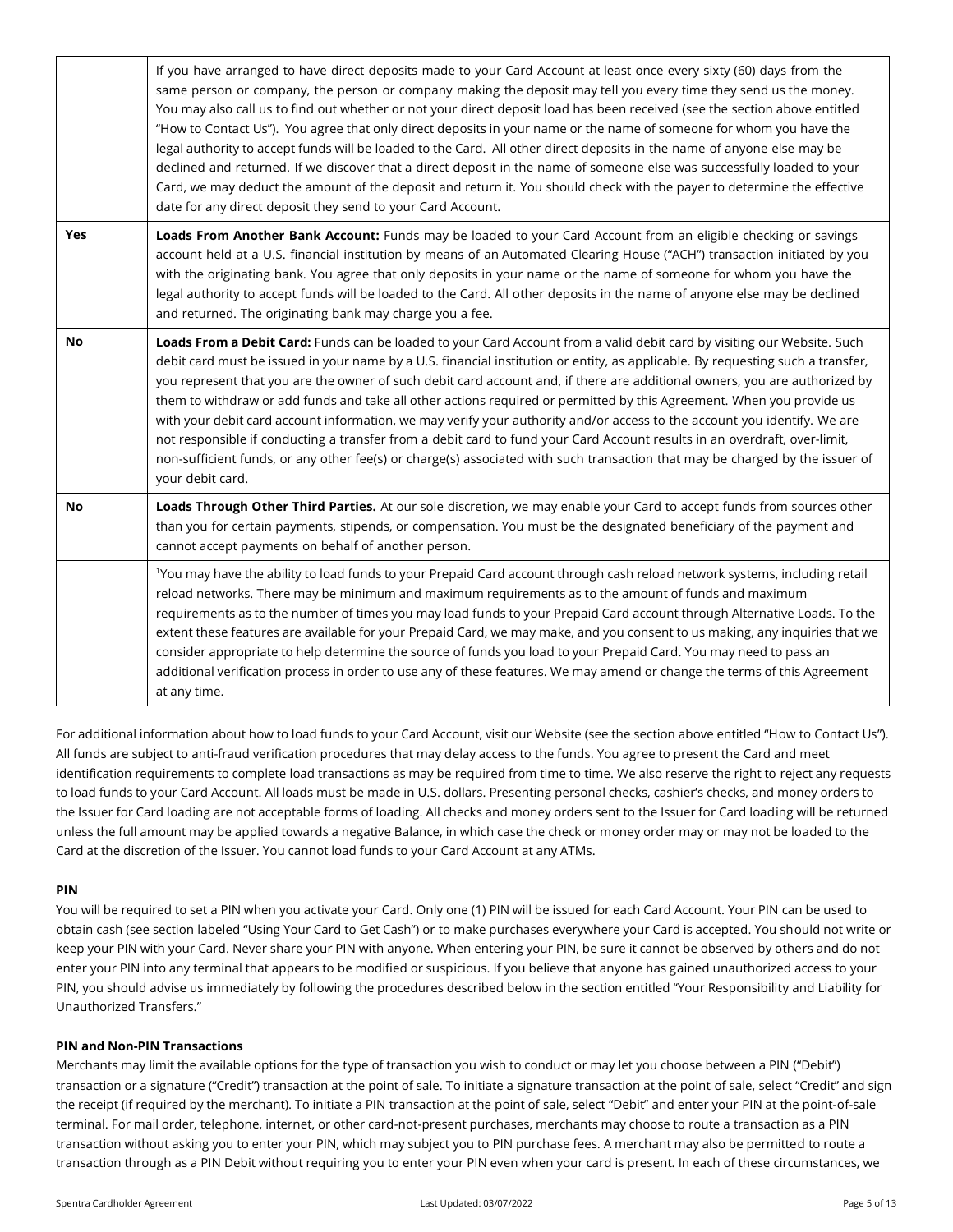recommend that you ask the merchant whether your transaction will be routed as a PIN or signature transaction, to the extent we assess different fees under the accompanying Fee Schedule for PIN and signature transactions, as we are not able to control how the merchant routes your transaction.

## **Using Your Card to Get Cash**

With your PIN, you may use your Card to: (i) obtain cash or check your Available Balance at any ATM that bears the Mastercard® , Allpoint® brand mark or (ii) obtain cash at merchants or banks that have agreed to provide cash back at Point-of-Sale ("POS") terminals bearing the Mastercard brand mark. The maximum amount of cash you may withdraw at an ATM on a daily basis is described above in the section entitled "Limitations on Frequency and Dollar Amounts of Transactions". We may limit the amount of any individual ATM withdrawal, and merchants, banks, and ATM operators may impose additional withdrawal limits. See attached Fee Schedule for information on the fees we assess for cash withdrawal and Balance inquiry transactions. You may also be charged a fee by the ATM operator or any network used (and you may be charged a fee for a Balance inquiry even if you do not conduct a withdrawal). Such third-party ATM fees will be deducted from your Card Account in addition to any fee(s) stated in the accompanying Fee Schedule. You may also use your Card to request a cash withdrawal from a bank teller. For fee information, see the accompanying Fee Schedule.

## **Transactions Made Outside of the United States**

If you obtain funds or make a purchase in a currency other than the currency in which your Card Account was issued, the amount deducted from your funds will be converted by the Card Network into an amount in the currency of your Card. The exchange rate between the transaction currency and the billing currency used for processing international transactions is a rate selected by the Card Network from the range of rates available in wholesale currency markets for the applicable central processing date, which may vary from the rate the Card Network itself receives or the government-mandated rate in effect for the applicable central processing date. The Card Network (independently of us) may assess a fee for currency conversion based upon the amount of the transaction, in the currency of your Card Account and will retain this amount as compensation for its services. The conversion rate may be different from the rate in effect on the date of your transaction and the date it is posted to your account.

If you obtain your funds or make a purchase in a currency other than the currency in which your Card Account was issued, you will be assessed an International Transaction Fee of the transaction amount, by the Issuer. For fee information, see the Fee Schedule attached to this Agreement. Transactions made outside of the 50 United States and the District of Columbia are also subject to this conversion fee even if they are completed in U.S. currency. For security reasons, the Issuer may limit or deny use of your Card in certain foreign countries.

Some foreign merchants may allow you to complete your transaction in U.S. Dollars rather than the applicable foreign currency. Oftentimes, the merchant will assess a fee for such a service. You should inquire with the merchant before conducting the transaction, as we do not control the amount of such fee.

## **Other Important Information About Using Your Card and Card Account.**

#### **Your Obligation for Negative Balances.**

Each time you use your Card, you authorize us to reduce your Available Balance by the amount of the transaction and any applicable fees. You cannot use the Card to complete a transaction if the amount of the transaction exceeds your available Card Account Balance. Nevertheless, if any transactions cause the Balance in your Card Account to go negative, including any purchase transactions where the retailer or merchant does not request authorization, you shall remain fully liable to us for the amount of any negative Balance and any corresponding transaction fees. You agree to pay us promptly for the negative Balance. If you do not promptly add sufficient funds to your Card Account to cover the negative Balance, we may cancel your Card Account and pursue collection. We further reserve the right to offset any negative Balance by any current or future funds you may load to or maintain in your Card Account or funds in any other Card Account you maintain with us now or in the future.

## **Understanding Your Available Balance**

If a merchant preauthorizes a transaction from your Card Account and then you do not make the purchase or payment of the item as planned, the preauthorization may result in a hold on your available funds in the Card Account for the preauthorized amount for up to thirty (30) days or more. This timeline is determined by the card network and/or the merchant. When you use your Card to pay for goods or services, such as at a restaurant, a hotel or rental car purchases, certain merchants may preauthorize the transaction for the purchase amount plus an additional amount (to ensure there are sufficient funds available to cover tips or incidental expenses incurred). Any preauthorized amount will place a hold on your Card's funds for the amount indicated by the merchant until the merchant sends us the final amount of your purchase. You will not be able to use the money on your Card that is pending until the transaction settles. Once the final payment amount is received, the preauthorization amount on hold will be removed. We will only charge your Card for the amount of the final transaction and will release any remaining amount when the transaction finally settles. If there are any funds on hold for any transaction, we cannot reverse the hold and give you back your money until the transaction settles.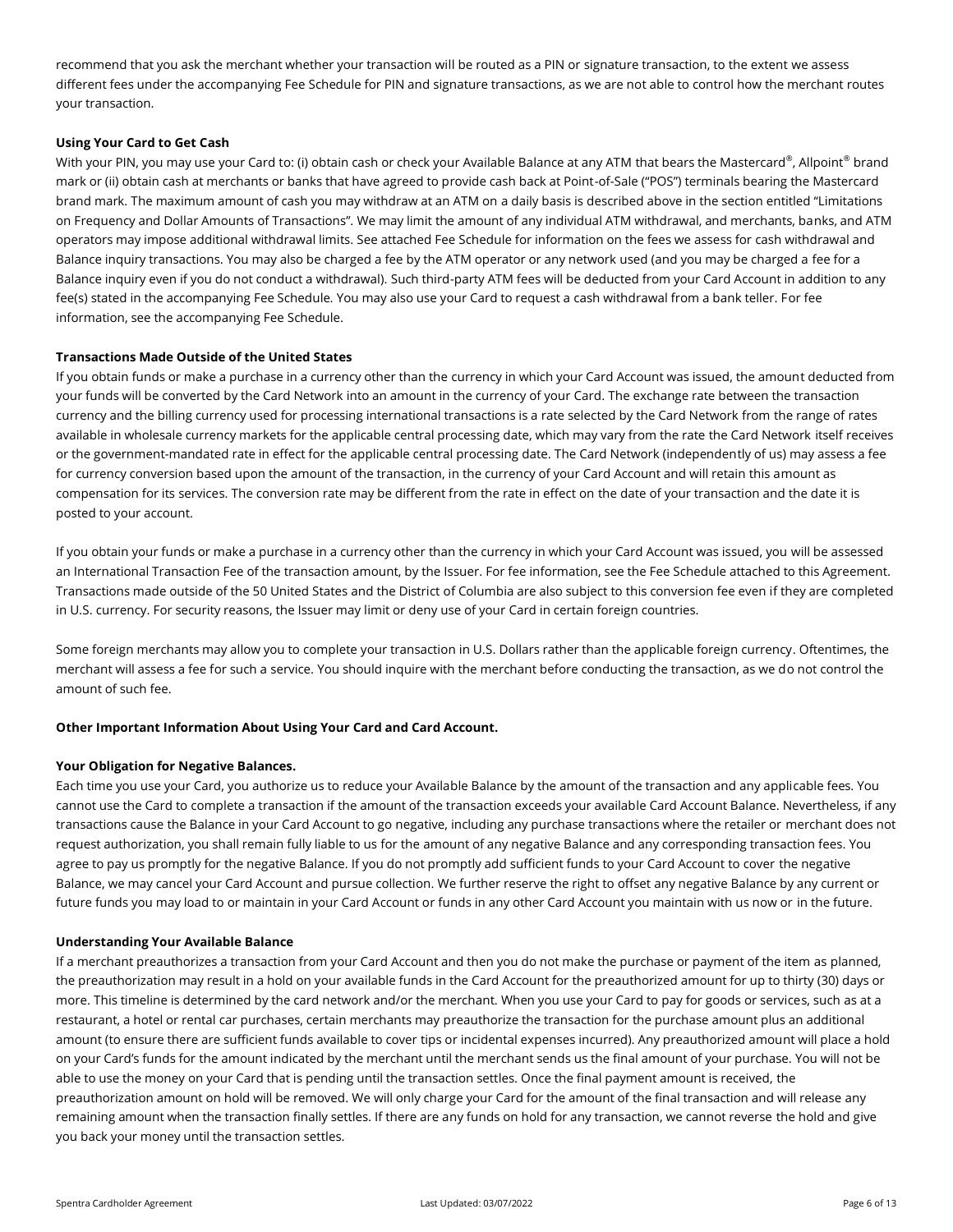## **Use of Bank Routing Number and Account Number**

Our bank routing number and your assigned Account Number are to be used only for the purpose of initiating ACH payments to and from your Card Account and all such transactions must be performed within the U.S. The 16-digit Card Number embossed or printed on your Card cannot be used for initiating direct deposits and such deposits will be rejected. You are not authorized to use our bank routing number and Account Number to make a debit transaction if you do not have sufficient funds in your Card Account or to make any debit transaction with a paper check, check-by-phone, or other item processed as a check. These debits will be declined and your payment will not be processed.

## **Recurring Transactions**

If you intend to use the Card for recurring transactions, you should monitor your Balance and ensure you have funds available in your Card Account to cover the transactions. "Recurring transactions" are transactions that are authorized in advance by you to be charged to your Card at substantially regular intervals. We are not responsible if a recurring transaction is declined because you have not maintained a sufficient Balance in your Card Account to cover the transaction. If these recurring transactions may vary in amount, the person you are going to pay should tell you, 10 days before each payment, when it will be made and how much it will be. (You may choose instead to get this notice only when the payment would differ by more than a certain amount from the previous payment, or when the amount would fall outside certain limits that you set.) If you have told us in advance to make regular payments (i.e., Recurring Transactions) from your Card Account, you can stop the payment by notifying us orally or in writing at least three (3) business days before the scheduled date of the transfer. If you call, we also may require you to put your request in writing and get it to us within 14 days after you call. If you order us to stop one of these payments three (3) business days or more before the transfer is scheduled, and we do not do so, we will be liable for your losses or damages. If you have authorized a merchant to make the recurring payment, you should also contact the applicable merchant in order to stop the transaction.

#### **Fraudulent Card Account Activity**

We may block or cancel your Card Account if, as a result of our policies and procedures, if we reasonably believe your Card Account is being used for fraudulent, suspicious, or criminal activity or any activity that is inconsistent with this Agreement. We will incur no liability because of the unavailability of the funds that may be associated with your Card Account.

**NOTE:** If we contact you because we suspect your Card Account may have been compromised, your Card will likely be unable to be used to complete a purchase or ATM withdrawal. We will attempt to contact you. If for whatever reason, we are unable to reach you, we will try to leave you a message. If we do so or if you are unable to use the Card, please make every effort to return our call as soon as possible in order to reinstate transaction capabilities or to order you a new Card. These actions are taken to preserve your rights under the section entitled "Your Responsibility and Liability for Unauthorized Transfers," and serves to potentially help to protect you from fraud. Please note that fees will continue to be assessed in accordance with the accompanying Fee Schedule while your account is suspended.

#### **No Warranty**

We are not responsible for the delivery, quality, safety, legality, or any other aspect of the goods and services purchased from merchants with the Card. All disputes concerning those matters should be addressed to the merchants from whom the goods and services were purchased. Merchants have no authority to make representations or warranties on our behalf, to bind us, or to enter into any agreement on our behalf. EXCEPT AS EXPRESSLY OTHERWISE PROVIDED IN THIS AGREEMENT OR REQUIRED BY LAW, WE MAKE NO REPRESENTATIONS OR WARRANTIES OF ANY KIND TO YOU, WHETHER EXPRESS OR IMPLIED, REGARDING THE CARD, INCLUDING, WITHOUT LIMITATION, ANY IMPLIED WARRANTIES OF MERCHANTABILITY OR FITNESS FOR A PARTICULAR PURPOSE.

#### **Receipts**

You should get a receipt at the time you make a transaction using your Card. You agree to retain, verify, and reconcile your transactions and receipts.

#### **Returns and Refunds on Transactions**

If you are entitled to a refund for any reason for goods or services obtained with your Card, you agree to accept credits to your Card Account for such refunds and agree to the refund policy of that merchant. There may be a delay of up to five (5) days or more from the date the refund transaction occurs until the date the refund amount is credited to your Card Account.

#### **Card Replacement**

If you need to replace your Card for any reason, please contact us by telephone (see section above entitled "How to Contact Us"). We may assess a fee for the Replacement Card. See the accompanying Fee Schedule for information about the fees.

#### **Card Account Balance Refund**

In the event that your Card Account is cancelled, closed, or terminated for any reason, you may request the unused Balance to be returned to you via a check to the mailing address we have in our records. You may contact Customer Care to correct your mailing address, if needed. (See section above entitled "How to Contact Us"). A fee may apply for check refunds. For more information about the fee, see the accompanying Fee Schedule. The Issuer reserves the right to refuse to return any unused Balance amount less than \$1.00.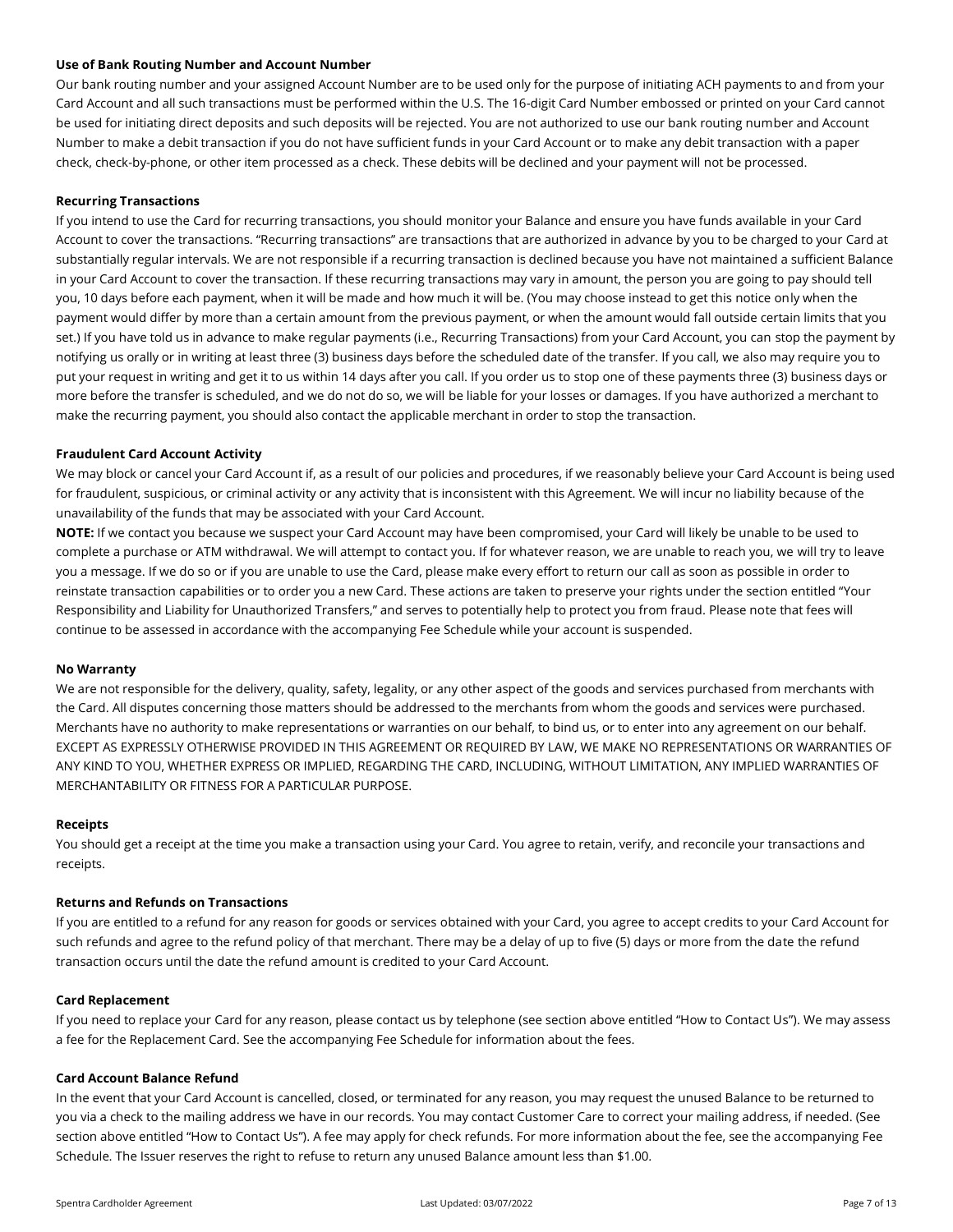# **Card Expiration**

Subject to applicable law, you may use or reload your Card only through the Card expiration date. The expiration date is identified on the Card. The funds in your Card Account will not expire, regardless of the expiration date back of your Card, but may be subject to fees. If there is a Balance remaining on the Card upon expiration and your Card is in good standing, you may be eligible for a reissue.

# **Obtaining Card Account Balance and Historical Transaction Information**

You are responsible for keeping track of and reconciling your available Card Account Balance. Merchants generally will not be able to tell you your Available Balance. It is important you know your Available Balance before initiating any transaction, as a declined ATM transaction for insufficient funds may result in a fee. You may access your Available Balance at no cost on our Website, in the Mobile App, or by contacting us (see the section above entitled "How to Contact Us"). A history of at least twelve (12) preceding months of Card Account transactions is also available at no cost by logging into your Card Account on our Website. You also have a right to obtain twenty-four (24) months of written history of Card Account transactions by contacting us by telephone or mail. You may not automatically receive paper statements.

# **Important Information Regarding Your Rights and Responsibilities.**

**Confidentiality.** We may disclose information to third parties about your Card or the transactions you make:

- Where it is necessary for completing transactions;
- In order to verify the existence and condition of your Card for a third party, such as a merchant;
- In order to comply with government agency, court order, or other legal reporting requirements;
- If you consent by giving us your written permission;
- To our employees, auditors, affiliates, service providers, or attorneys as needed; or
- Otherwise as necessary to fulfill our obligations under this Agreement.

# **Our Liability for Failure to Complete Transactions**

If we do not properly complete a transaction with respect to your Card on time or in the correct amount according to our Agreement with you, we will be liable for your losses or damages; however, there are some exceptions. We will not be liable, for instance:

- If through no fault of ours, you do not have enough funds available in your Card Account to complete the transaction;
- If a merchant refuses to accept your Card;
- If an ATM where you are making a cash withdrawal does not have enough cash;
- If an electronic terminal where you are making a transaction does not operate properly, and you knew about the problem when you initiated the transaction;
- If access to your Card Account has been blocked after you reported your Card lost or stolen;
- If access to your Card Account has been blocked by us for suspected fraud;
- If there is a hold on your funds or your funds in your Card Account are subject to legal process or other encumbrance restricting their use;
- If we have reason to believe the requested transaction is unauthorized;
- If circumstances beyond our control (such as fire, flood, or computer or communication failure) prevent the completion of the transaction, despite reasonable precautions that we have taken; or
- Any other exception stated in our Agreement with you excludes us from such liability.

IN THE EVENT THAT WE ARE HELD LIABLE TO YOU, YOU WILL ONLY BE ENTITLED TO RECOVER YOUR ACTUAL DAMAGES AND, TO THE EXTENT PERMITTED BY APPLICABLE LAW, SHALL BE FURTHER LIMITED BY THE TOTAL AMOUNT LOADED ON THE CARD ACCOUNT. IN NO EVENT WILL YOU BE ENTITLED TO RECOVER ANY INDIRECT, CONSEQUENTIAL, EXEMPLARY, OR SPECIAL DAMAGES (WHETHER IN CONTRACT, TORT, OR OTHERWISE), EVEN IF YOU HAVE ADVISED US OF THE POSSIBILITY OF SUCH DAMAGES. UNLESS OTHERWISE REQUIRED BY LAW OR THIS AGREEMENT, WE WILL NOT BE LIABLE TO YOU FOR: DELAYS OR MISTAKES RESULTING FROM ANY CIRCUMSTANCES BEYOND OUR CONTROL, INCLUDING, WITHOUT LIMITATION, ACTS OF GOVERNMENTAL AUTHORITIES, NATIONAL EMERGENCIES, INSURRECTION, WAR, OR RIOTS; THE FAILURE OF MERCHANTS TO HONOR THE CARD; THE FAILURE OF MERCHANTS TO PERFORM OR PROVIDE SERVICES; COMMUNICATION SYSTEM FAILURES; OR FAILURES OR MALFUNCTIONS ATTRIBUTABLE TO YOUR EQUIPMENT, ANY INTERNET SERVICES, OR ANY PAYMENT SYSTEM. THIS PROVISION SHALL NOT BE EFFECTIVE TO THE EXTENT OTHERWISE REQUIRED BY LAW.

# **Your Responsibility and Liability for Unauthorized Transfers**

You agree to exercise reasonable control over your PIN, user ID, password, and any other access code related to your Card Account (each, an "Access Code") and your Card. Tell us AT ONCE if you believe your Card has been lost, your Card or Access Code(s) have been stolen, or if you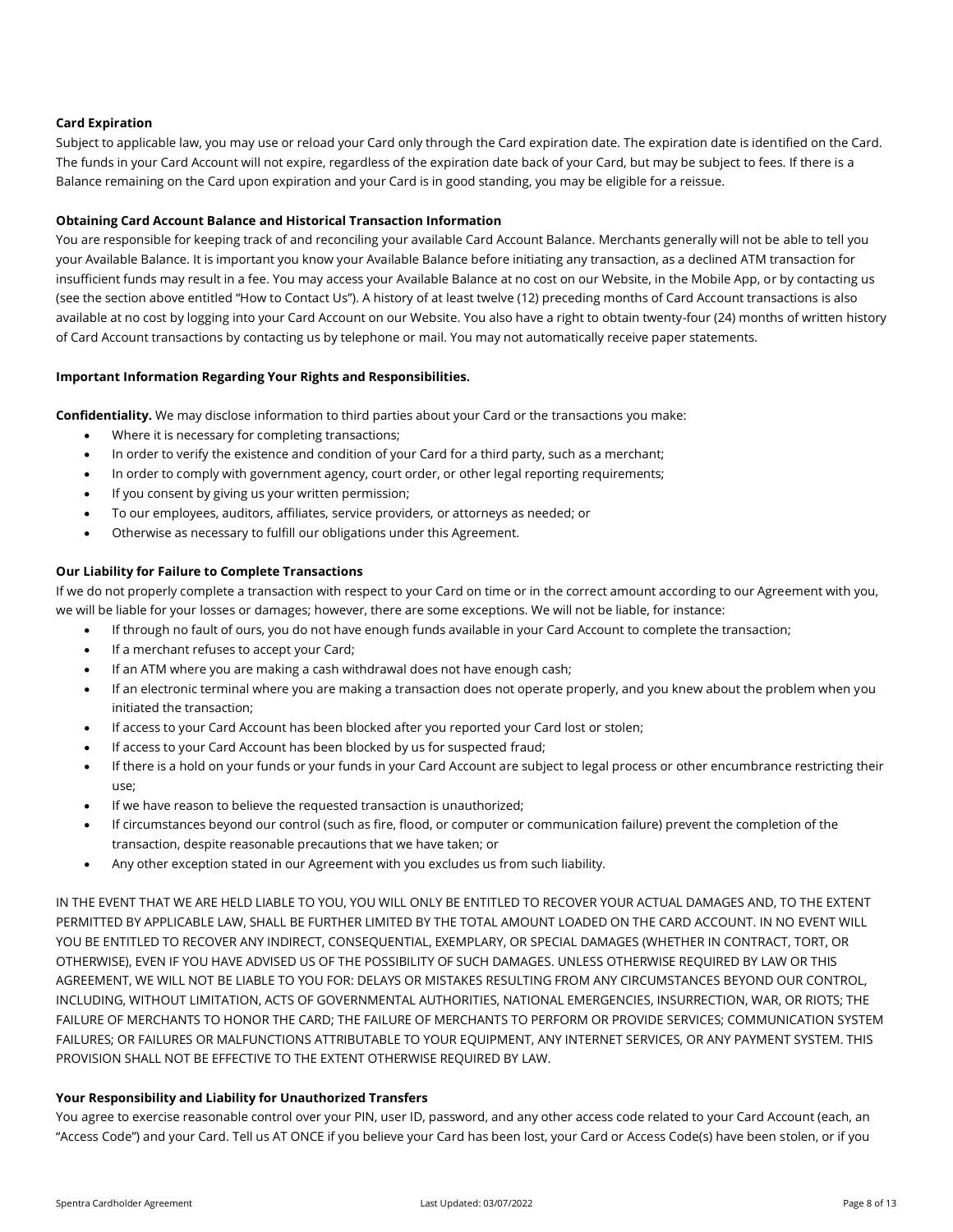believe that an electronic funds transfer has been made without your permission. Contacting us by telephone as soon as possible is the best way to minimize your possible losses (see the section above entitled "How to Contact Us"). You could lose all the money in your Card Account.

If you notify us within two (2) Business Days after you learn of the loss or theft of your Card, you can lose no more than \$50.00 if someone used your Card without your permission. If you do not notify us within two (2) Business Days after you learn of the loss or theft of your Card and we can prove that we could have stopped someone from using your Card without your permission if you had promptly notified us, you could lose as much as \$500.00.

Also, if you become aware of and/or your electronic history shows transactions that you did not make, including those made by Card or other means, notify us at once following the procedures stated in the section labeled "Information About Your Right to Dispute Errors." If you do not notify us within sixty (60) days from the earlier of the date you electronically access your Card Account or the date we sent the FIRST written history on which the unauthorized transfer appeared, then you may not get back any money you lost after the sixty (60) days if we can prove that we could have stopped someone from taking the money if you had told us in time. If a good reason (such as a long trip or a hospital stay) kept you from telling us, we will extend the time periods.

In the event you lose your Card or if it's stolen, we will block the Card as soon as we have been notified by you. Please report this immediately by calling our Customer Care number (see the section above entitled "How to Contact Us"). The card will be re-issued and mailed to you; however, the expiration date will be the same as the original issued expiration date. If the Card is lost or stolen while traveling overseas, we will re-issue the card; however, the card will be mailed to your home address we have on record. Cards will only be delivered outside of the U.S. at our discretion. We may assess a fee for the Replacement Card. See the accompanying Fee Schedule for information about the fees.

You agree to cooperate completely with us in attempts to recover funds from unauthorized users and to assist in their prosecution. If you share your Card or Access Code(s) with another person, use of your Card Account by that person may be considered as authorized. If you authorize another person to use your Card or Access Code(s), you agree that you will be liable for all transactions arising from use of the Card or Access Code(s) by such person except as otherwise set forth in this Agreement. In all cases, our liability for an unauthorized transaction is limited to reimbursing you for the face amount of the unauthorized transaction and any corresponding fees, except as otherwise required by applicable law.

# **Mastercard Zero Liability Policy – Guidelines and Limitations**

In addition to your limitations of liability under the "Your Responsibility and Liability for Unauthorized Transfers" section above, your liability for the unauthorized use of your Card Account may also be limited by the Card Network. Subject to the limitations and exclusions stated below, under the Card Network's rules, you will have no liability for a transaction that was not authorized by you if you exercised reasonable care in safeguarding the Card from risk of loss or theft, and, upon becoming aware of such loss or theft, promptly reported such loss or theft to us by calling our Customer Care number (see the section above entitled "How to Contact Us"). The Mastercard Zero Liability Policy is subject to change without notice and changes made by the Card Network will automatically apply to your Card Account.

# **Information about Your Rights to Dispute Errors**

In case of errors or questions about your Card, call our Customer Care number or write to our Customer Care address (see the section above entitled "How to Contact Us"). We must allow you to report an error until sixty (60) days after the earlier of the date you electronically access your Card Account, if the error could be viewed in your electronic history, or the date we sent the FIRST written history on which the error appeared. You may request a written history of your transactions at any time by calling our Customer Care number or writing to our Customer Care address (see the section above entitled "How to Contact Us"). You will need to tell us:

- 1. Your name and Card Number or Account Number;
- 2. Why you believe there is an error, and the dollar amount involved; and
- 3. Approximately when the error took place.

If you provide this information orally, we may require that you send your complaint or question in writing within ten (10) Business Days. We will determine whether an error occurred within ten (10) Business Days after we hear from you and will correct any error within one business day. However, if we need more time we may take up to forty-five (45) days to investigate your complaint or question.

If we need more time to investigate your complaint or question, we will credit your Card Account within ten (10) Business Days for the amount you think is in error, so that you will have the use of the money during the time it takes to complete the investigation. This type of credit is referred to as a "provisional" or "temporary" credit. If we ask you to put your transaction dispute in writing and you do not provide it within ten (10) Business Days, we may not provide a provisional credit to your Card Account.

For errors involving new Cards, POS transactions, or foreign-initiated transactions, we may take up to ninety (90) days to investigate your complaint or question. For new Card Accounts, we may take up to twenty (20) Business Days to credit your Card Account for the amount you think is in error. We will tell you the results within three (3) Business Days after completing the investigation. If we decide that there was no error,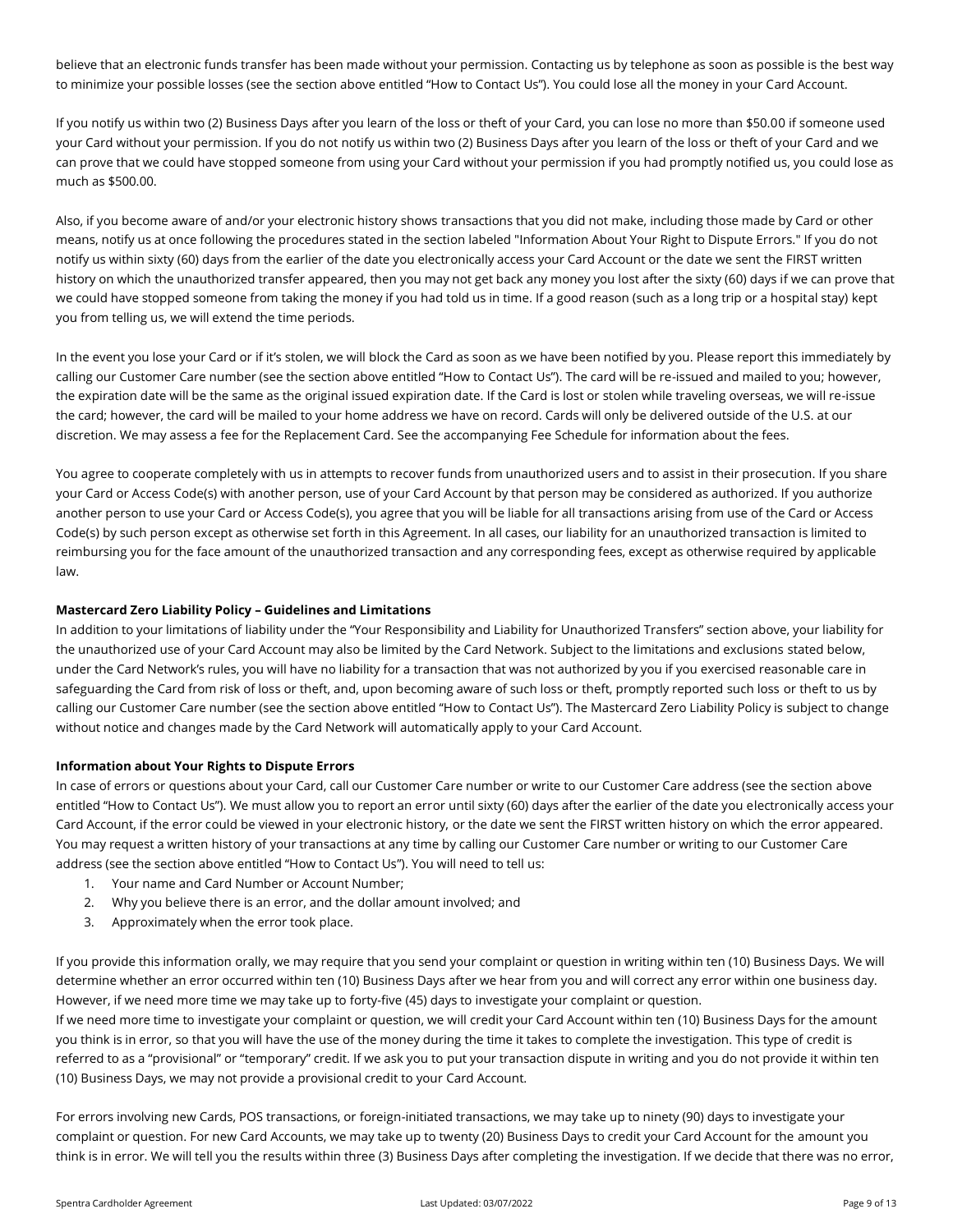we will send you a written explanation. Copies of the documents used in the investigation may be obtained by contacting us (see the section above entitled "How to Contact Us"). If you need more information about our error-resolution procedures, call our Customer Care number or write to our Customer Care address (see the section above entitled "How to Contact Us").

## **Recording and Monitoring**

From time to time, in accordance with applicable law, we may monitor and/or record telephone calls between you and us or our vendors and third-party service providers to assure the quality of our customer care.

## **Address or Name Changes**

You are responsible for notifying us of any change in your physical address, mailing address, e-mail address, telephone number, or your name no later than two (2) weeks after said change. Any notice of change of address, email address, or mobile number can be made by making the necessary changes via the Mobile App. Any name change required by this Agreement may be provided to us by contacting our Customer Care (see the section above entitled "How to Contact Us"). We may require verification from you of any name or address change. Typically, this will be in the form of independent documents confirming your name and new address. We will attempt to communicate with you only by use of the most recent contact information you have provided to us. You agree and understand that any notice or communication sent to you at an address noted in our records shall be effective unless we have received an address change notice from you.

# **Short Message Service Text Message ("SMS"), E-mail, Mail, Telephone Calls, and Prerecorded Telephone Calls (each individually, a "Notification" and collectively, "Notifications")**

We would like to send you Notifications about your Card Account. You must opt in for such Notifications at the time you apply for your Card or subsequently by updating your preferences in the Mobile App. You may opt out at any time by calling our Customer Care number (see the section above entitled "How to Contact Us"). In order to receive SMS text messages, you must opt in to this service, have text messaging enabled on your cellular telephone, and subscribe to a participating cellular telephone carrier. There will not be a fee for this service. Standard cellular service provider messaging and data fees may apply. Check with your cellular service provider for more details.

At any time you wish to stop receiving ("opt out" of) SMS Notifications, you can do so by logging in to your online account or Mobile App and updating your settings. See below for additional information on the Money Earned Feature. If you choose to later opt out of receiving Notifications by SMS texts or commercial emails from us, you may receive a confirmation notice confirming your decision to opt out. You agree that we may send you such confirmations. You also acknowledge that for account security purposes we may send you emails or call you regarding your Card Account, even if you have put your number on a Do Not Call list or have opted out of receiving general commercial email from us. You agree that we shall not be liable for incomplete, lost, late, damaged, illegible, or misdirected Notifications or for any technical problems, malfunctions of any telephone lines, computer systems, servers, providers, hardware/software, lost or unavailable network connections, failed, incomplete, garbled, or delayed transmissions, or damage to any phone or computer system resulting from your participation in or accessing or downloading information in connection with such Notifications.

The Money Earned Feature of the Card may only be accessed and used in the Mobile App. In order to use this Feature as a method of Loading funds to your Card, you must be opted-in to SMS Notifications for Money Earned $^\circ$ .

#### **Assignment**

Your Card, your Card Account and your obligations under this Agreement may not be assigned by you. We may transfer our rights under this Agreement. Use of your Card is subject to all applicable rules and customs of any clearinghouse or other network or association involved in transactions. We do not waive our rights by delaying or failing to exercise them at any time. If any provision of this Agreement shall be determined to be invalid or unenforceable under any rule, law, or regulation of any governmental agency, local, state, or federal, the validity or enforceability of any other provision of this Agreement shall not be affected. This Agreement will be governed by the laws of the State of Connecticut except to the extent governed by federal law.

#### **Amendment, Cancellation, and Expiration**

We may (a) amend or change the terms and conditions of this Agreement, or (b) cancel or suspend your Card Account or this Agreement, at any time without prior notice to you except as required by applicable law. You may close your Card Account and terminate this Agreement at any time by contacting us by mail or telephone (see the section above entitled "How to Contact Us"). Your termination of this Agreement will not affect any of our rights or your obligations arising under this Agreement prior to termination. For security or other reasons, we may consider your Card and Card Account inactive or dormant after a certain period of time as determined by us (such period normally being not less than one hundred and eighty (180) days), during which time you have not used your Card for any transactions or during which time you have maintained a zero or negative Balance on your Card Account). If your Card and Card Account are inactive, we may close or cancel the Card and Card Account at our discretion. The Card and the funds loaded on your Card Account may also be deemed abandoned if you do not use your Card for a period of time specified by applicable law. If this occurs, we may try to locate you at the address last shown in our records. If we are unable to locate you, we may be required to escheat any money on your Card to the applicable state as unclaimed property. In the event that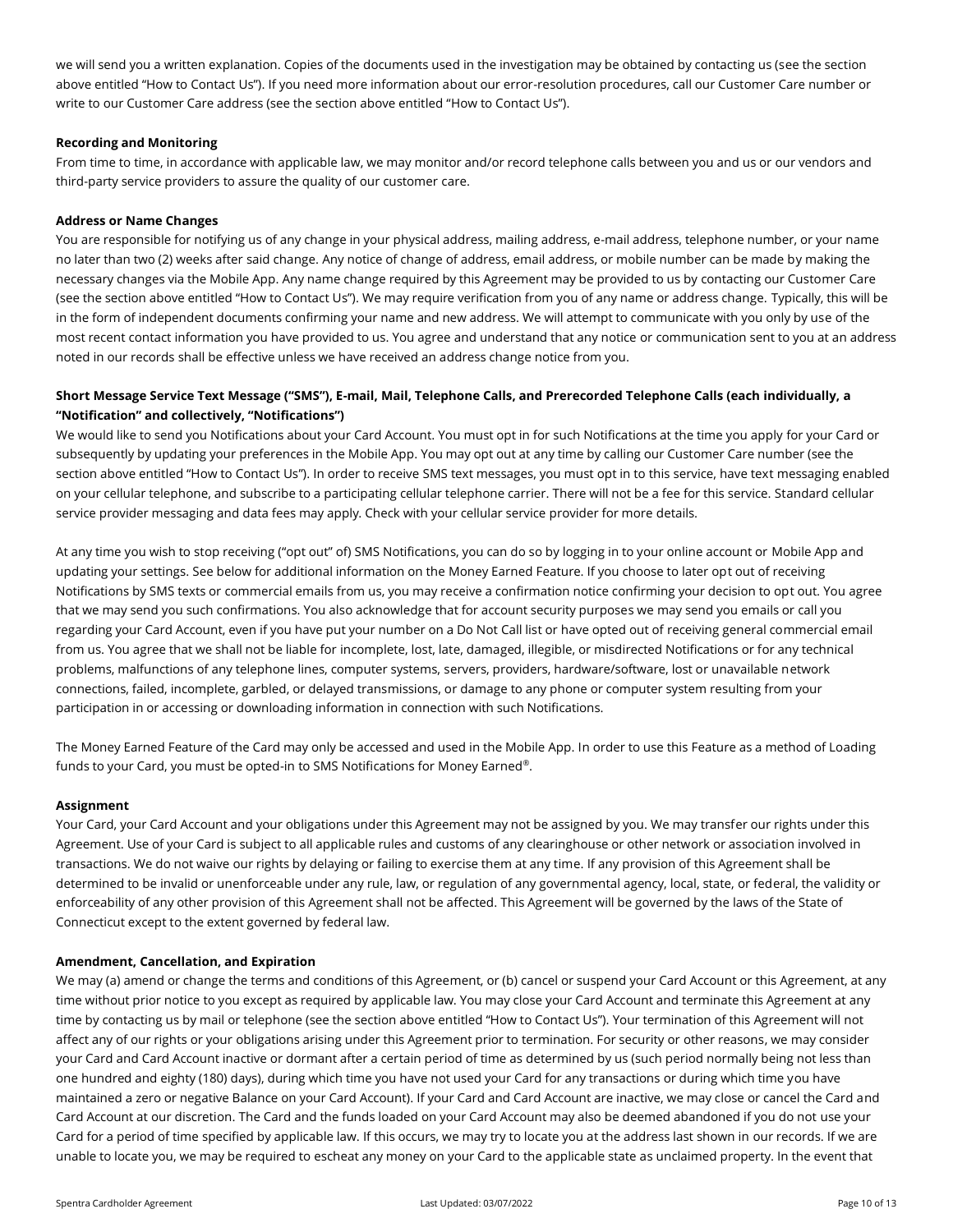your Card Account is cancelled, closed, or terminated for any reason, you may request the unused Balance to be returned to you via a check to the mailing address we have in our records. There may be a fee for this service. See attached Fee Schedule for more information regarding fees. If we identified any fraudulent, illegal, or any other use of your Card that is not permitted by this Agreement, to the extent permitted by law, we may, at our option and without waiving any of our rights, offset any direct loss up to the amount suffered by us as a result of such use from any Balance on your Card Account or any other Card Account that you may have, or may open in the future.

# **Arbitration**

ACTIVATION OR USE OF YOUR CARD ACCOUNT OR CARD CONSTITUTES ACCEPTANCE OF THIS ARBITRATION INCLUDING WAIVER OF YOUR RIGHTS TO CLASS ACTION.

# **Purpose**

This Arbitration Provision sets forth the circumstances and procedures under which claims (as defined below) may be arbitrated instead of litigated in court.

# **Opt-Out Process**

You may choose to opt out of the Arbitration Provision, but only by following the process set forth below. If you do not wish to be subject to this Arbitration Provision, then you must notify us in writing within sixty (60) calendar days of the acceptance of your Card at the following address: P.O. Box 530492, Henderson, Nevada, 89053.

Your written notice must include your name, address, Card Number or Social Security number, and a statement that you wish to opt out of this Arbitration Provision.

## **Definitions**

As used in this Arbitration Provision, the term "Claim" means any claim, dispute, or controversy between you and us arising from or relating to the Card or this Agreement as well as any related or prior agreement that you may have had with us or the relationships resulting from this Agreement, including the validity, enforceability, or scope of this Arbitration Provision or the Agreements. "Claim" includes claims of every kind and nature, including but not limited to initial claims, counterclaims, cross-claims, third-party claims, and claims based upon contract, tort, fraud and other intentional torts, statutes, regulations, common law, and equity. The term "Claim" is to be given the broadest possible meaning that will be enforced and includes, without limitation, any claim, dispute, or controversy that arises from or relates to: (i) your Card; (ii) the amount of available funds in your Account; (iii) advertisements, promotions, or oral or written statements related to your Card, goods, or services purchased with your Card; (iv) the benefits and services related to your Card; and (v) your enrollment for any Card. We shall not elect to use arbitration under the Arbitration Provision for any Claim that you properly file and pursue in a small claims court of your state or municipality so long as the Claim is individual and pending only in the court. As used in the Arbitration Provision, the terms "we" and "us" shall for all purposes mean the Issuer, wholly or majority-owned subsidiaries, affiliates, licensees, predecessors, successors, and assigns; and all of their agents, employees, directors, and representatives. In addition, "we" or "us" shall include any third party using or providing any product, service, or benefit in connection with your Card (including, but not limited to merchants who accept the Card, third parties who use or provide services, debt collectors and all of their agents, employees, directors, and representatives) if, and only if, such third party is named as a co-party with us (or files a Claim with or against us) in connection with a Claim asserted by you. As solely used in this Arbitration Provision, the terms "you" or "yours" shall mean all persons or entities approved by us to have and/or use the Card, including but not limited to all persons or entities contractually obligated under this Agreement.

## **Significance of Arbitration**

IF ARBITRATION IS CHOSEN BY ANY PARTY WITH RESPECT TO A CLAIM, NEITHER YOU NOR WE WILL HAVE THE RIGHT TO LITIGATE THAT CLAIM IN COURT OR HAVE A JURY TRIAL ON THAT CLAIM, OR TO ENGAGE IN DISCOVERY EXCEPT AS PROVIDED FOR IN THE CODE OF PROCEDURES OF THE JAMS, OR AAA, AS APPLICABLE (THE "CODE"). FURTHER, YOU WILL NOT HAVE THE RIGHT TO PARTICIPATE IN A REPRESENTATIVE CAPACITY OR AS A MEMBER OF ANY CLASS OF CLAIMANTS PERTAINING TO ANY CLAIM SUBJECT TO ARBITRATION. EXCEPT AS SET FORTH BELOW, THE ARBITRATOR'S DECISION WILL BE FINAL AND BINDING. NOTE THAT OTHER RIGHTS THAT YOU WOULD HAVE IF YOU WENT TO COURT ALSO MAY NOT BE AVAILABLE IN ARBITRATION.

## **Restrictions on Arbitration**

If either party elects to resolve a Claim by arbitration, that Claim shall be arbitrated on an individual basis. There shall be no right or authority for any Claims to be arbitrated on a class-action basis or on bases involving Claims brought in a purported representative capacity on behalf of the general public, other Cardholders, or other persons similarly situated. The arbitrator's authority to resolve Claims is limited to Claims between you and us alone, and the arbitrator's authority to make awards is limited to you and us alone. Furthermore, Claims brought by you against us or by us against you may not be joined or consolidated in arbitration with Claims brought by or against someone other than you, unless otherwise agreed to in writing by all parties.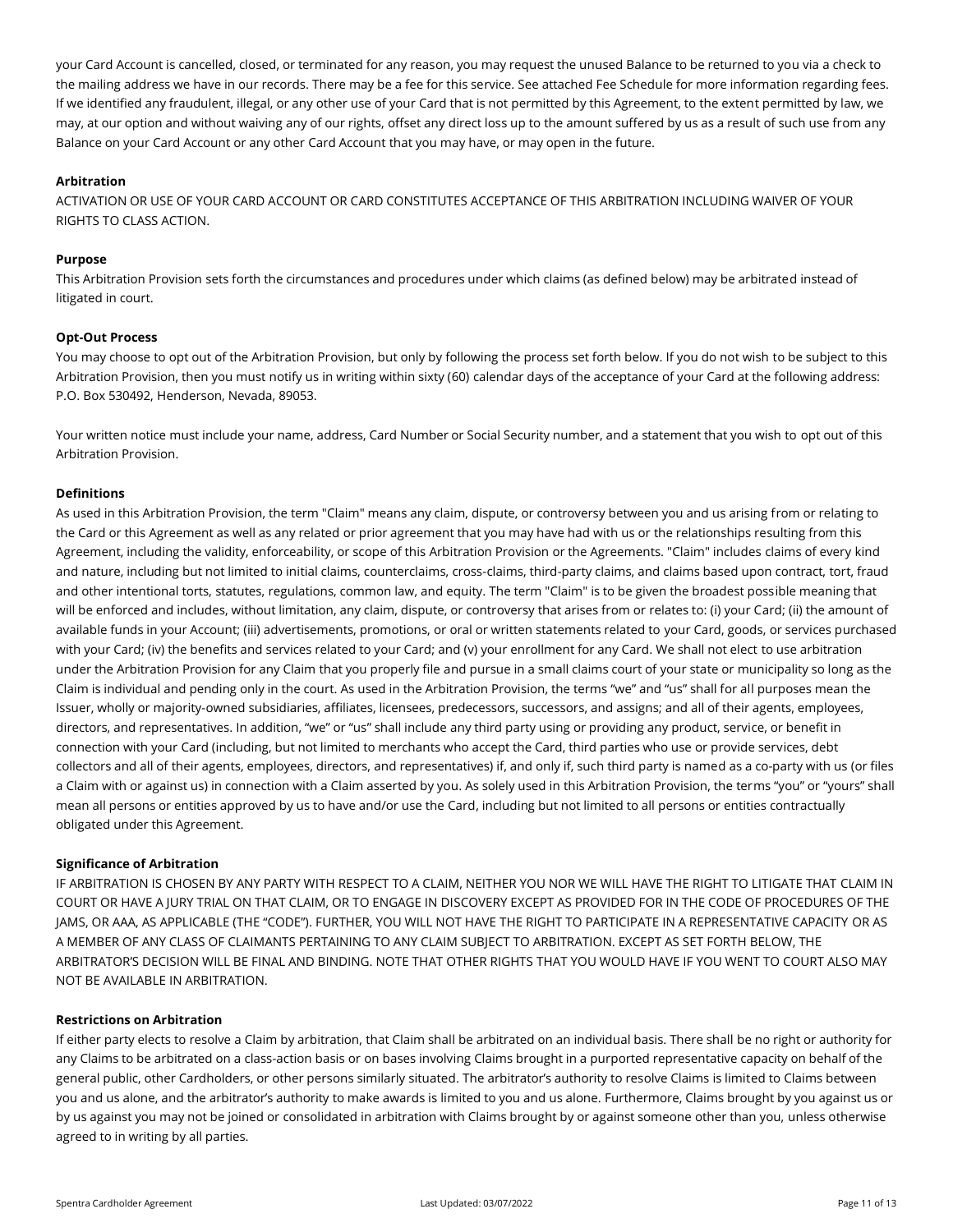## **Initiation of Arbitration Proceeding/Selection of Administrator**

Any Claim shall be resolved, upon the election by you or us, by arbitration pursuant to this Arbitration Provision and the code of procedures of the national arbitration organization to which the Claim is referred in effect at the time the Claim is filed. Claims shall be referred to either the Judicial Arbitration and Mediation Services ("JAMS"), or the American Arbitration Association ("AAA"), as selected by the party electing to use arbitration. If a selection by us of one of these organizations is unacceptable to you, you shall have the right within thirty (30) days after you receive notice of our election to select either of the other organizations listed to serve as arbitrator administrator. For a copy of the procedures, to file a Claim or for other information about these organizations, contact them as follows: (i) JAMS at 1920 Main Street, Suite 300, Los Angeles, CA 92614; website at **[www.jamsadr.com](http://www.jamsadr.com/)**; (ii) AAA at 335 Madison Avenue, New York, NY 10017; website at **[www.adr.org.](http://www.adr.org/)**

## **Arbitration Procedures**

This Arbitration Provision is made pursuant to a transaction involving interstate commerce, and shall be governed by the Federal Arbitration Act, 9 U.S.C. Sections 1-16, as it may be amended (the "FAA"). The arbitration shall be governed by the applicable Code, except that (to the extent enforceable under the FAA) this arbitration Provision shall control if it is inconsistent with the applicable Code. The arbitrator shall apply applicable substantive law consistent with the FAA and applicable statutes of limitations and shall honor claims of privilege recognized at law and, at the timely request of either party, shall provide a brief written explanation of the basis for the decision. In conducting the arbitration proceeding, the arbitrator shall not apply the Federal or any state rules of civil procedure or rules of evidence. Either party may submit a request to the arbitrator to expand the scope of discovery allowable under the applicable Code. The party submitting such a request must provide a copy to the other party, who may submit objections to the arbitrator with a copy of the objections provided to the request party, within fifteen (15) days of receiving the requesting party's notice. The granting or denial of such request will be in the sole discretion of the arbitrator who shall notify the parties of his/her decision within twenty (20) days of the objecting party's submission. The arbitrator shall take reasonable steps to preserve the privacy of individuals, and of business matters. Judgment upon the award rendered by the arbitrator may be entered in any court having jurisdiction. The arbitrator's decision will be final and binding, except for any right of appeal provided by the FAA. However, any party can appeal that award to a three-arbitrator panel administered by the same arbitration organization, which shall consider anew any aspect of the initial award objected to by the appealing party. The appealing party shall have thirty (30) days from the date of entry of the written arbitration award to notify the arbitration organization that it is exercising the right of appeal. The appeal shall be filed with the arbitration organization in the form of a dated writing. The arbitration organization will then notify the other party that the award has been appealed. The arbitration organization will appoint a three-arbitrator panel which will conduct an arbitration pursuant to its Code and issue its decision within one hundred and twenty (120) days of the date of the appellant's written notice. The decision of the panel shall be by majority vote and shall be final and binding.

#### **Location of Arbitration/Payment of Fees**

Any arbitration hearing that you attend shall take place in the federal judicial district of your primary residence. At the conclusion of the arbitration (or any appeal thereof), the arbitrator (or panel) will decide who will ultimately be responsible for paying the filing, administrative and/or hearing fees in connection with the arbitration (or appeal). If and to the extent you incur filing, administrative and/or hearing fees in arbitration, including for any appeal, exceeding the amount they would have been if the Claim had been brought in the state or federal court which is closest to your billing address and would have had jurisdiction over the Claim, we will reimburse you to that extent unless the arbitrator (or panel) determines that the fees were incurred without any substantial justification.

#### **Continuation**

This Arbitration Provision is binding upon and benefits you, your respective heirs, successors and assigns. This Arbitration Provision is binding upon and benefits us, our successors and assigns, and related third parties. This Arbitration Provision shall survive termination of your Card as well as voluntary payment of any debt in full by you, any legal proceeding by us to collect a debt owed by you, and any bankruptcy by you or us. If any portion of this Arbitration Provision is deemed invalid or unenforceable under any principle or provision of law or equity, consistent with the FAA, it shall not invalidate the remaining portions of this Arbitration Provision, the Agreement, or any prior agreement you may have had with us, each of which shall be enforceable regardless of such invalidity.

#### **English Language Controls**

Any translation of this Agreement is provided for your convenience. The meanings of terms, conditions, and representations herein are subject to definitions and interpretations in the English language. Any translation provided may not accurately represent the information in the original English.

## **Entire Agreement**

This Agreement sets forth the entire understanding and agreement between you and us, whether written or oral, with respect to its subject matter and supersedes any prior or contemporaneous understandings or agreements with respect to their subject matter. If any of the terms of this Agreement are invalid, or declared invalid by order of court, change in applicable law, or regulatory authority, the remaining terms of this Agreement shall not be affected, and this Agreement shall be interpreted as if the invalid terms had not been included in this Agreement.